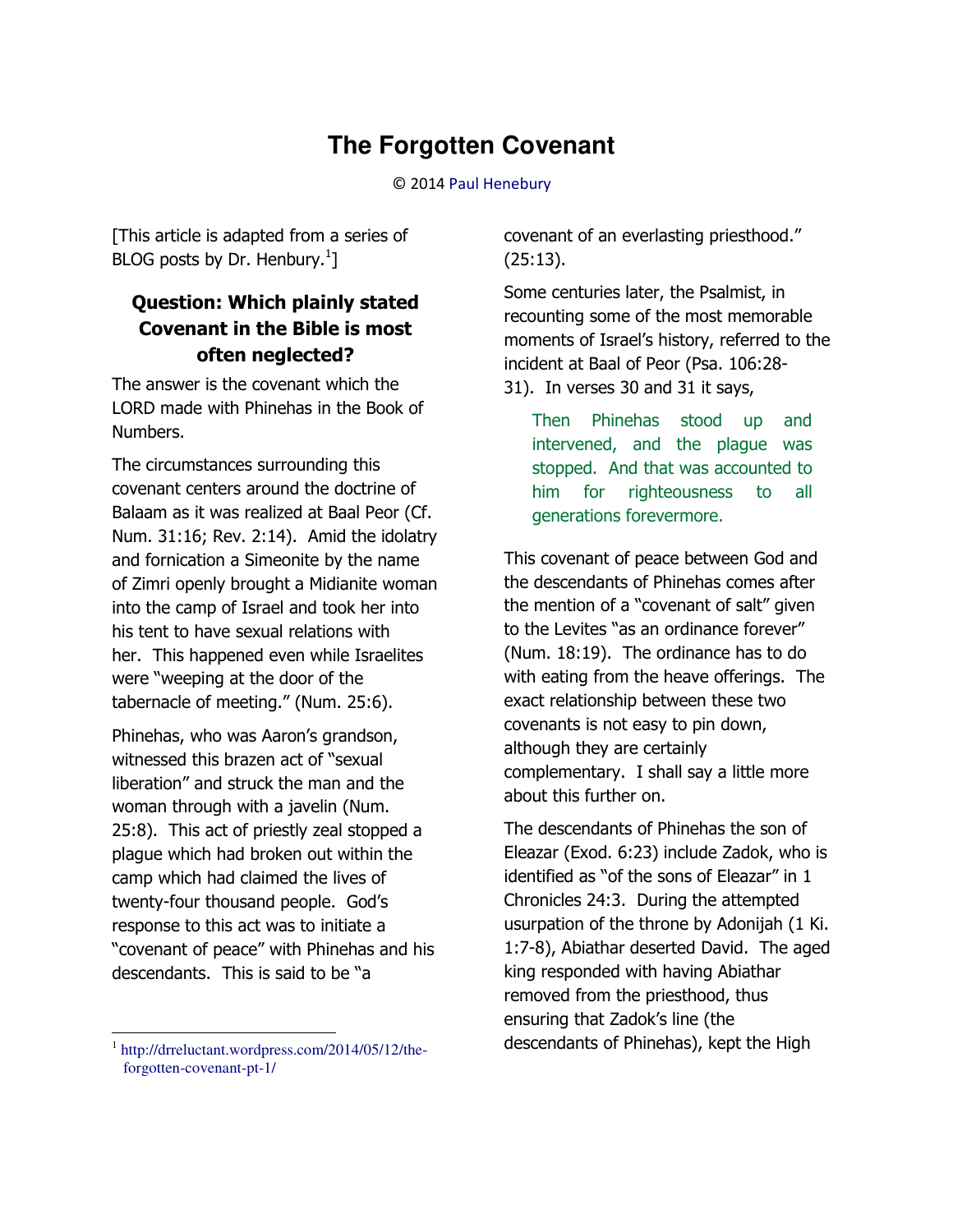Priesthood (1 Ki. 2:26-27). This becomes important when we get to Ezekiel.

#### The Witness of Jeremiah

Jeremiah wrote during some of the most turbulent times in Israel's history. Chapters 30 through to 34 (and even possibly 35) form a sort of thematic scholia on the covenants. Among the main prophetic teaching in the section is the prediction about "the time of Jacob's trouble" in Jer. 30:7 (cf. Mk. 13:19-20), a forecast about Israel serving "David their king, whom I will raise up to them" (Jer. 30:9), God's overtures of covenant steadfastness towards Israel in Jer. 31:1-4, with the LORD even calling the families of Israel "O Virgin of Israel!" in Jer. 31:4 and 21. Then there is New Covenant language in Jer. 31:11-12, which goes on to include the line,

#### I will satiate the soul of the priests with abundance… (Jer. 31:14a).

This comes before the famous New Covenant promise of Jer. 31:31-37. The next chapter is about Jeremiah purchasing "poor" real estate amid promises of future peace and prosperity (Jer. 32:14-15, 36- 42). Next comes the great (and much neglected) thirty-third chapter. First we get a description of the tearing down of the houses to serve as fortifications against the Babylonians (Jer. 33:4-5), but it quickly turns in outlook to more prosperous times to come, including cleansing from sin (see Jer. 33:8). Then comes the passage in Jer. 33:14-26 which cites or alludes to four covenants within a New Covenant setting (This highlights my

contention that the New Covenant is needed for the [literal] fulfillment of these other covenants). Coupled with the promise to fulfill the Davidic Covenant in Jer. 33:17-18 and 21-22 are promises that God will also preserve the Levites to minister to Him. The latter passage reads,

Thus says the Yahweh: If you can break My covenant with the day and My covenant with the night [which I] take as a reference to the Noahic Covenant in Genesis 8:22], so that there will not be day and night in their season, then My covenant may also be broken with David My servant, so that he will not have a son to reign on his throne, or with the Levites, the priests, My ministers. As the host of heaven cannot be numbered, nor the sand of the sea measured [a clear allusion to the Abrahamic Covenant], so will I multiply the descendants of David My servant and the Levites who minister to Me.

The type of ministry which the Levites are promised is described as offering "burnt offerings…to kindle grain offerings, and to sacrifice continually" (Jer. 33:18).

While nobody disbelieves the Davidic Covenant in Jeremiah 33, the same cannot be said for the covenant with the Levites mentioned in the same breath.

Biblical Covenantalism tracks the covenants through Scripture for the sake of putting together a composite picture of God's plan. The covenants are the backbone of Scripture. If we pay careful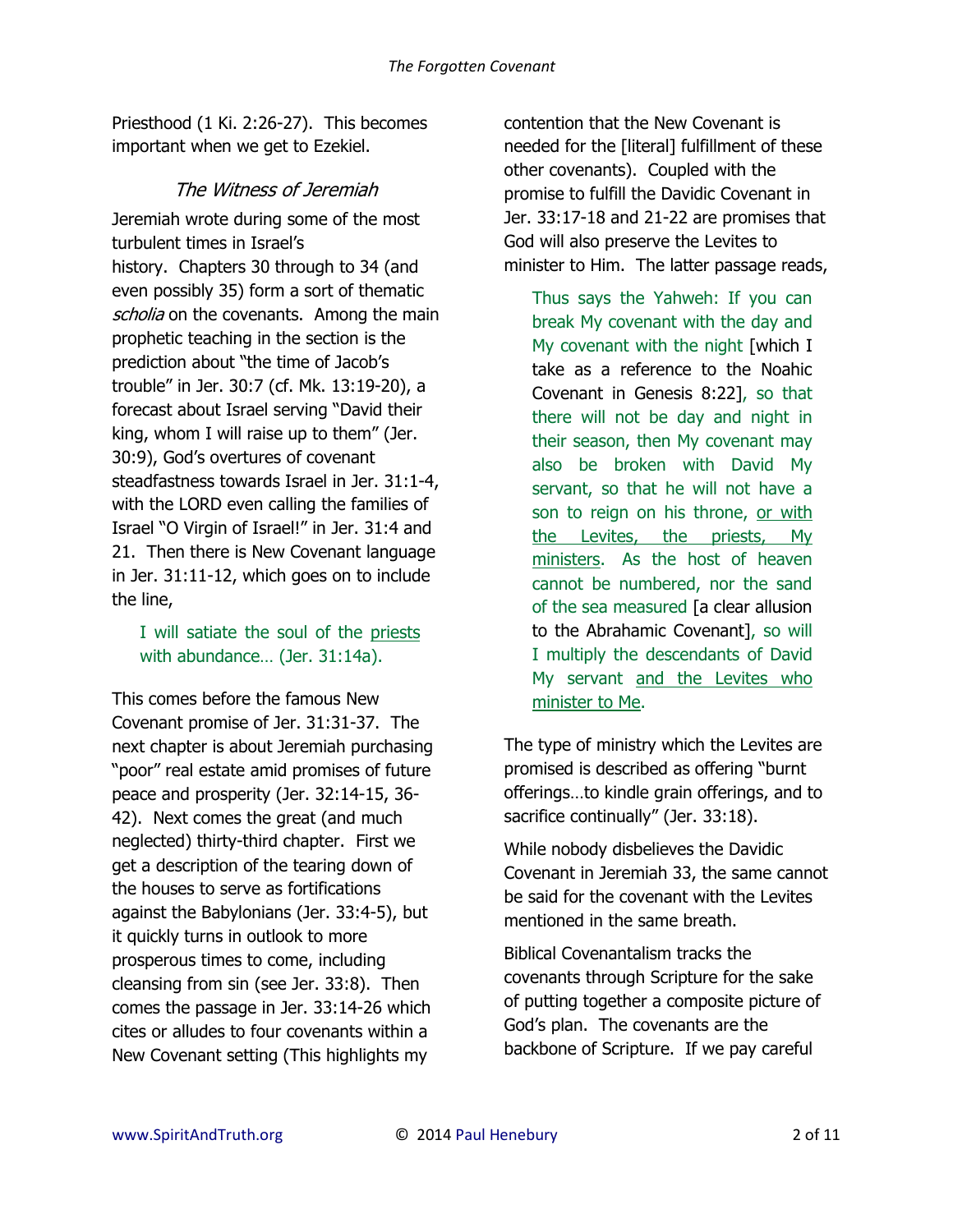attention to these covenants as they arise, we will not be able to bypass the everlasting "covenant of peace" which God made with Phinehas and his descendants in Numbers 25. The fact that a covenant of this kind is casually passed over with barely a mention and not traced out in Scripture is telling. I think what it tells is that we tend to want to read our endings to the story into passages like this. Coming to the covenants like this tends to muffle their testimony with a pious overlay of 'the finished work of Christ.'

## **The Witness of Ezekiel**

Ezekiel, like Jeremiah, was a priest (Eze. 1:3), but evidently not in the line of Phinehas. In chapters 10 and 11 we find the vision of God's glory departing the (literal) Temple in Jerusalem. Then after many chapters filled with denunciations and the occasional promise of blessing, we arrive at chapter 34. Ezekiel 34 – 39 are tied together by the repetition of the refrain "mountains of Israel." The prophet had employed this phrase before, though sporadically (in chapters 6, 19 & 33), but now it becomes a kind of mantra, appearing eleven times in these chapters.

Examination of the uses of this refrain does not come within the scope of the present study, but I might notice the following:

1. Each usage is connected with a prophetic oracle, whereas in the first part of the book it centers on contemporary events.

- 2. In chapters 36, 37, and even 38 the reference is to deliverance and kingdom blessing.
- 3. In chapter 39 the refrain is used to locate the scene of future judgment of Israel's enemies prior to the kingdom age.

In this prophetic climactic context we read about God raising up David (Eze. 34:23- 24; 37:24-25) in an Edenic environment (Eze. 34:25-27; 36:35). This recalls the promises in the Davidic Covenant which we saw in Jeremiah 33. But the Priestly Covenant is also alluded to by Ezekiel in these contexts.

First, it ought to be clear that we are driven into the future by the New Covenant language of Eze. 36:26-28. Add to this the picture of restoration in Eze. 36:34-35 and one is presented with a decision: either turn the whole context into some sort of overdone typological mirage, or take it as read and place it in the eschaton. This end-times scene is furthered with the famous prophecies of the dry bones and the two sticks in chapter 37. Right at the tail end we come across this statement:

Moreover I will make a covenant of peace with them, and it shall be an everlasting covenant with them; I will establish them and multiply them, and I will set My sanctuary in their midst forever. My tabernacle also shall be with them; indeed I will be their God, and they shall be My people. The nations also will know that I, the LORD, sanctify Israel,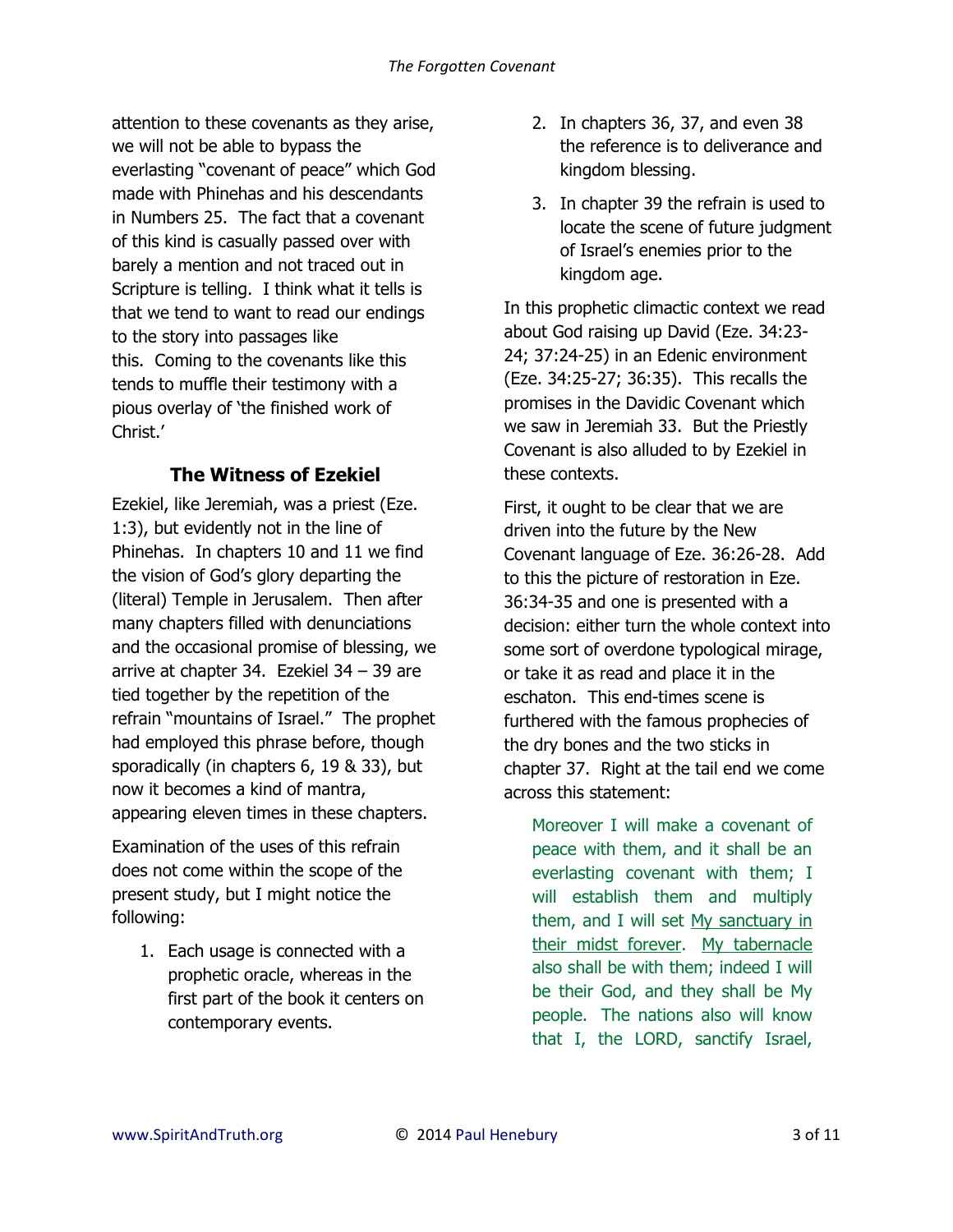when My sanctuary is in their midst forevermore. (Eze 37:26-28).

This sets the scene for what is coming in chapters 40 to 48 and the detailed blueprint for a future temple or sanctuary in Israel's New Covenant age.

## **The Millennial Temple and the Priestly Covenant**

I take the liberty of speaking of the great temple in Ezekiel 40 and following (which is logically equated with the new sanctuary in chapter 37), as "the millennial temple."

I referred to the "covenant of salt" with the Levites in Numbers 18:19. That covenant had to do with the right of the priests to eat off the daily offerings. This covenant was within the Levitical prescriptions of the Mosaic institutions, but was everlasting and so would be expected to transcend the curtailment of the Mosaic Covenant. Hence, it is also seen under Israel's New Covenant conditions. (There is another covenant of salt in 2 Chronicles 13:5 which relates to David and his lineage. As such it is within the terms of the Davidic Covenant, if not synonymous with it). As salt does not perish the idea as related to covenant is probably of indestructibility (G. Wenham) and remaining inviolate (A. Noordtzij), although it may invoke a curse against the violator (F.C. Fensham). Unsurprisingly then, in Ezekiel's future temple administration the priests are given the offerings as food, just as the covenant of salt would demand (Eze. 44:29-31).

Just consider these ten lines of evidence (extracted from a previous post) for the actuality of a future 'Millennial' Temple:

**1.** Ezekiel calls it a temple over and over,

E.g. Eze.  $40:5$ ,  $45 -$  where the priestly function is mentioned; Eze. 41:6-10 – where its chambers are described in pedantic detail; Eze. 42:8 – where the length of the chambers depends on their position relative to the sanctuary; Eze. 43:11 – where God declares:

make known to them the design of the house, its structure, its exits, its entrances, all its designs, all its statutes, and all its laws. And write it in their sight, so that they may observe its whole design and all its statutes, and do them.

Then, in regards priestly functions within the structure: in Eze. 43:21 a bull is to be offered as a sinoffering outside the house; Eze. 45:20 – an atonement is made for the simple on the seventh day of the month; Eze.  $46:24 -$  sacrifices are boiled at designated places; Eze.  $48:21 -$  the huge allotment for the sanctuary is measured (it is very different to New Jerusalem in Rev. 21!).

- **2.** It has laws to perform (Eze. 43:11- 12).
- **3.** It stipulates two divisions of priests, only one of whom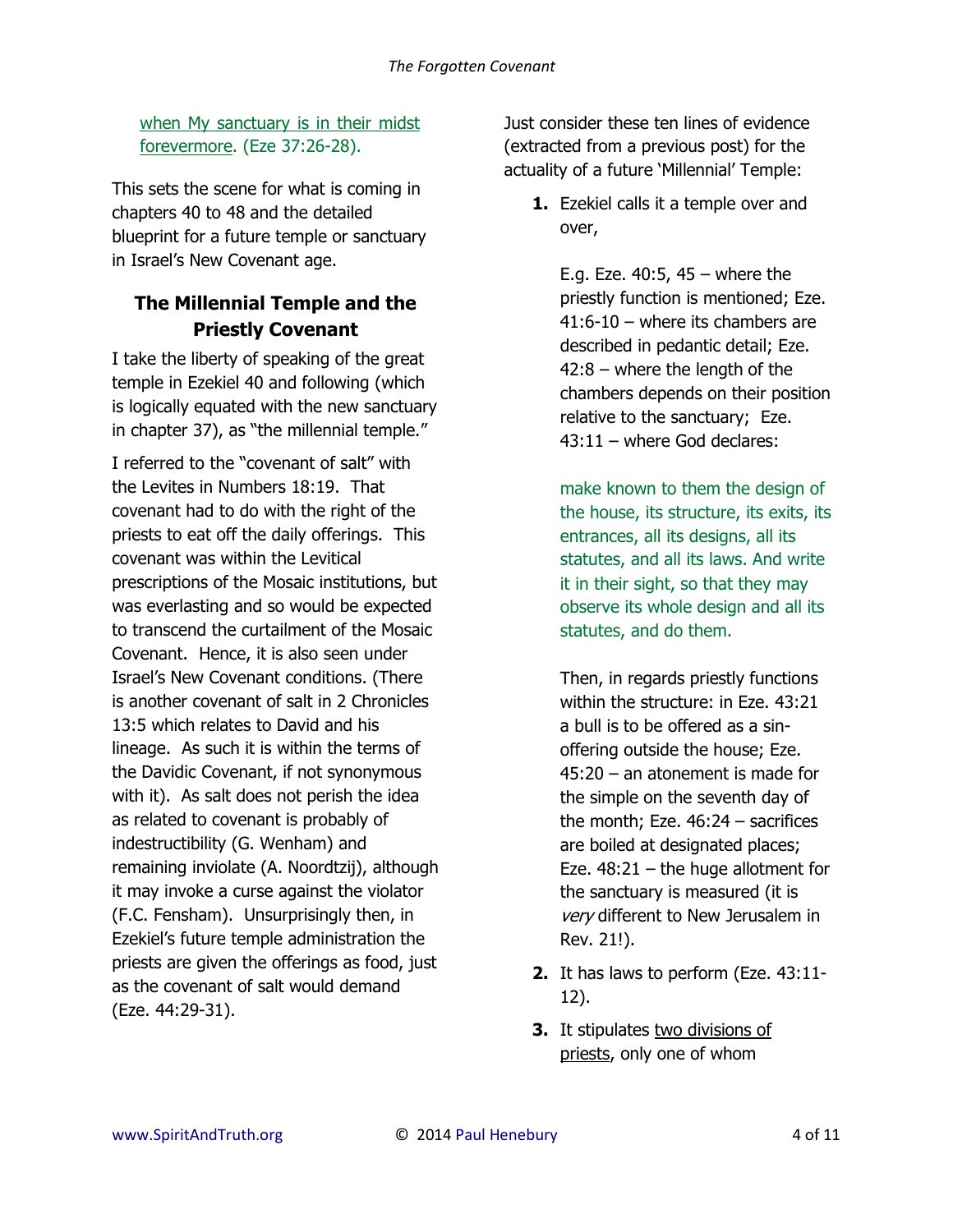(Zadokites) can approach the Lord (Eze. 44:15), and who are given land separate from other Levites (Eze. 48:11).

- **4.** It refers to New Moons and sacrifices (Eze. 46:1, 6).
- **5.** The tribes of Israel are given specific allotments of land all around the temple (ch. 48)
- **6.** The two temples at the beginning and the end of the Book of Ezekiel form a structural arc. The first one is literal. Nothing is said about the more detailed one being a mere symbol. In fact, in 8:3ff. "the visions of God" recorded what really did occur (cf. Eze. 40:2).
- **7.** In ch. 10 the *Shekinah* leaves the actual temple in Jerusalem by the East Gate. In ch. 43 it returns via the East Gate and remains.
- **8.** A sanctuary is mentioned in the new covenant chapters (Eze. 36 & 37).

For example, after Israel has been cleansed, God declares:

I will make a covenant of peace with them; it will be an everlasting covenant with them. And I will place them and multiply them, and will set My sanctuary in their midst forever. (Eze. 37:26. Cf. 43:7).

This indicates the timing of the fulfillment of the temple prophecy. This agrees with the timing indicated in the last verse of Ezekiel:

the name of the city from *that* day shall be, 'The LORD is there' (Eze. 48:35)

- **9.** At least three times Ezekiel is commanded to pay close attention to specifics: Eze. 40:4; 43:10-11; 44:5.
- **10.**A future temple is necessary in light of God's everlasting covenant with the Zadokites' ancestor Phinehas (Num. 25:10-13; Psa. 106:30-31. Cf. Jer. 33:14f., Mal. 3:1-4).

The symbolic interpretation ignores these details when seeking to explain the meaning of the vision. It also ignores the 'Edenic' character of the temple environment. For example, Chapter 36:35 says,

So they will say, 'This land that was desolate has become like the garden of Eden… (see also Eze. 36: 29-30).

Regarding the depiction of the temple in Eze. 37:26 Williamson observes, "While there is no explicit mention of nature here, the concept of God's sanctuary in their midst reminds the alert reader of the idyllic portrayal of harmony portrayed in Eden." – Paul R. Williamson, Sealed with an Oath, 66-67.

This matches the New Covenant reference to kingdom fecundity in Eze. 34:25-27,

I will make a covenant of peace with them, and cause wild beasts to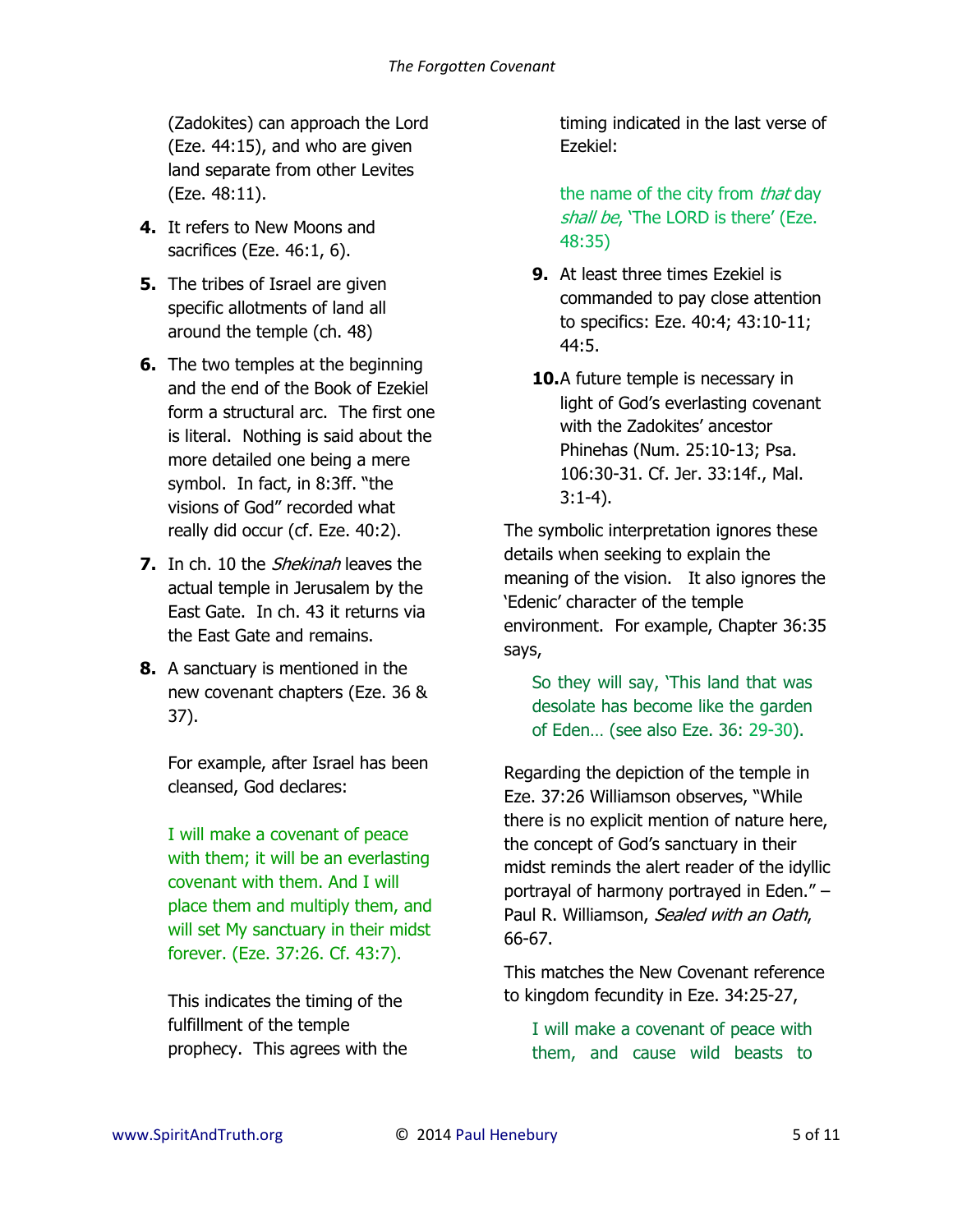cease from the land; and they will dwell safely in the wilderness and sleep in the woods. I will make them and the places all around My hill a blessing; and I will cause showers to come down in their season; there shall be showers of blessing. Then the trees of the field shall yield their fruit, and the earth shall yield her increase. They shall be safe in the land; and they shall know that I am the LORD… I shall raise up for them a garden of renown, and they shall no longer be consumed with hunger in the land…

Certainly, the waters which flow out from the Temple have mercurial powers to change the land and restore it (Eze. 47:6- 12). It is in this habitat that the new Levitical order lives and officiates (Eze. 48:10-14).

One cannot confine all these statements within the old (Mosaic) covenant and wish them away. As everyone knows who studies Ezekiel's temple, there are some marked differences between Mosaic stipulations and requirements and those found at the end of Ezekiel. They are not the same. In addition to the division of priests into first order Zadokites and second order Levites, there is no High Priest. Moreover, there is no celebration of Pentecost or the Day of Atonement.

This all points to future circumstances in which the Levites play a major part. This is precisely what one would be led to expect after reading the oath God made to Phinehas.

After the vision of the enormous temple which ends Ezekiel one is left with some questions. How could such an immense structure fit in Jerusalem as we know it? Why would any cultic priesthood be necessary once Jesus had come and died for our sins? And, doesn't the Book of Hebrews negate the whole idea of priests and sacrifices?

I am going to leave aside the last two questions until I examine some objections later. But here I will answer the first problem. But before I do that I want to fill in the picture a little more by looking at some more prophetic references.

In Daniel's prayer of confession in Daniel 9 we see him specifically make supplications for "Your city Jerusalem" (Dan. 9:16) and "Your sanctuary" (Dan. 9:17). Gabriel's answer addresses Jerusalem (Dan. 9:24, 25) and the temple, which is doomed to destruction (Dan. 9:26). I am not concerned with the identity of the sanctuary in verse 26 (other than to say that, in my opinion, it is not Herod's temple). My interest is in whether Gabriel has any positive answer regarding God's temple. I believe he does.

In the list of six eschatological details which must be fulfilled after the seventy weeks (490 years) prophecy in verse 24, the sixth concerns the anointing of "the Most Holy" (this particular Hebrew term always designates a devoted thing or place in its other OT uses, never a person, as even some amillennial scholars are forced to admit). Unless one spiritualizes the other five items and makes the sixth mean something different than its previous uses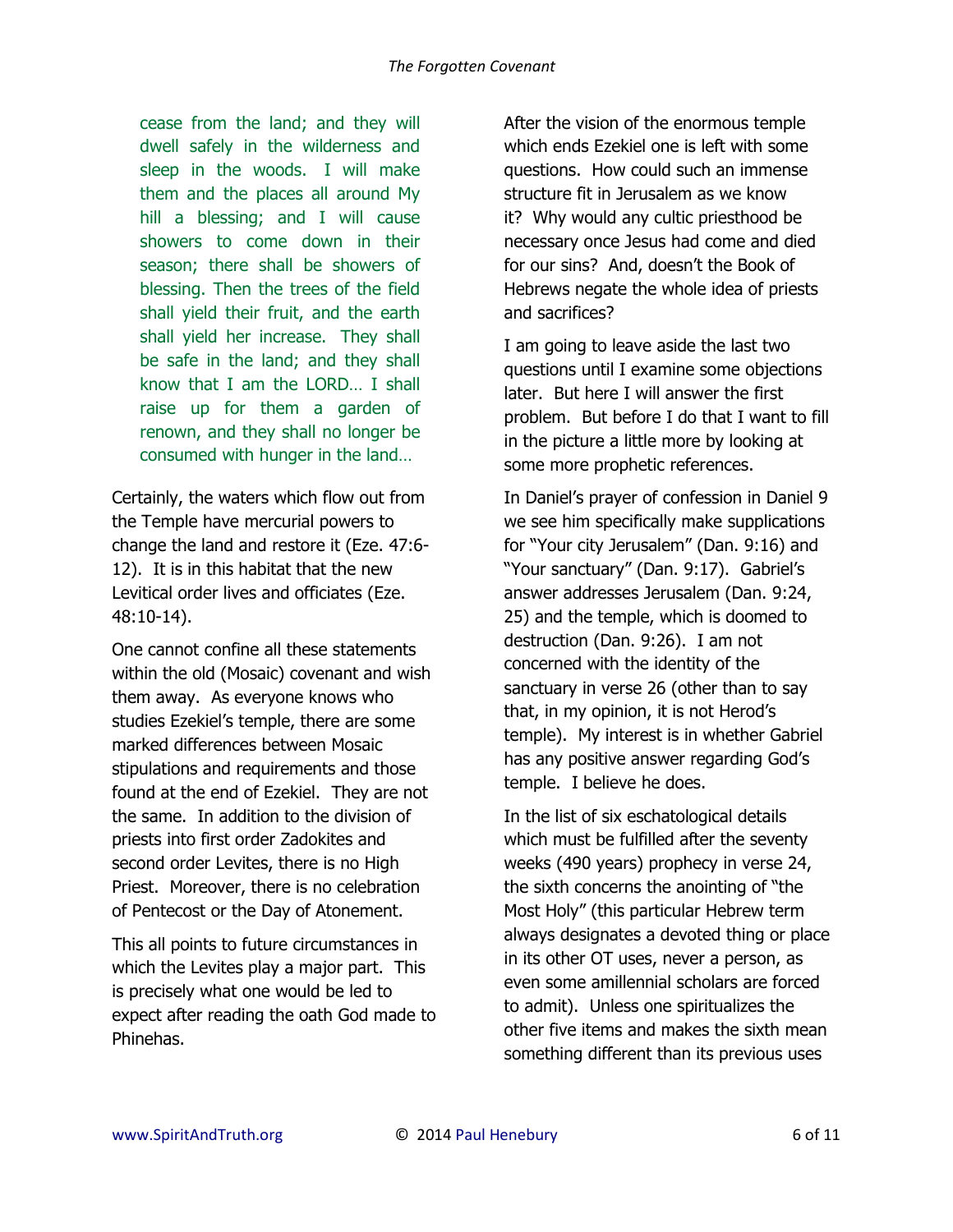in the OT, this passage refers to a future temple which will stand when transgression is *finished;* when everlasting righteousness has been *brought in*, and all vision and prophecy has been sealed up. Since none of these things happened at the first coming of Christ anyway (even prophets were functioning many years after Calvary), and since the anointing of the "Most Holy [Place]" is the last on the list, it makes more sense to put the fulfillment of this verse after the second coming. This fits hand in glove with the provisions of the Priestly Covenant, with Jeremiah 33, and with the predictions in the last part of Ezekiel.

In Joel 3:17-21 we find ingredients which remind us of the kinds of eschatological blessings God promised to Israel. Jerusalem will be "holy" (Joel 3:17), there will be blessings in production and general fecundity (Joel 3:18). And, lo and behold, "A fountain shall flow from the house of the LORD (which means a temple, just as we saw happening in Eze. 47:6ff.).

This picture is further enhanced by the prophet Zechariah after the Exile. For instance, in chapter 1:16-17 the message of the comforting of Zion and of the Lord's own return to his house were hardly fulfilled from 500 B.C. through A.D. 70. The Lord did not return to the Zerubabbel/Herod temple at all! Yet in Zec. 2:10 we read,

Sing and rejoice, O daughter of Zion! For behold, I am coming and I will dwell in your midst…

In the sixth chapter we have a prophecy of the Branch who, as is stated with great emphasis, will build the temple. (Zec. 6:12-13a). This man will also "bear the glory" and, as a priest-king (combining both offices in Himself), "will sit on His throne." (Zec. 6:13b).

This Messianic prophecy has Christ sitting as King. He is a temple-builder! Is this heaven and a spiritual throne and temple? Only if you are an amillennialist bent on ignoring the Priestly Covenant and its promises. Chapter Zec. 8:3 again has God returning to Jerusalem, which shall be called "the City of Truth". This is hardly an accurate description of Jerusalem in the first century A.D.

In Zechariah 13:2-3, after a New Covenant prediction of cleansing for Israel, there is an intriguing passage about a young man who attempts to act the prophet and who gets thrust through by his own parents for doing so. I take this to apply to the time after Christ has come back in power, when certainly there will be no need of prophets. I relate it to Gabriel's fifth prediction in Daniel 9:4 about the sealing up of "the vision and prophecy." Then in chapter 14 we find the LORD coming with His saints (Zec. 14:5c), ruling as "King over all the earth" (Zec. 14:9), and then a passage which has the nations coming up to Jerusalem to "worship the King" who is explicitly called "the LORD of hosts" (Zec. 14:16-17). The "LORD's house" and "sacrifices" are mentioned clearly in Zec. 14:20-21. The eschatological context includes radical topographical changes which will completely alter Jerusalem -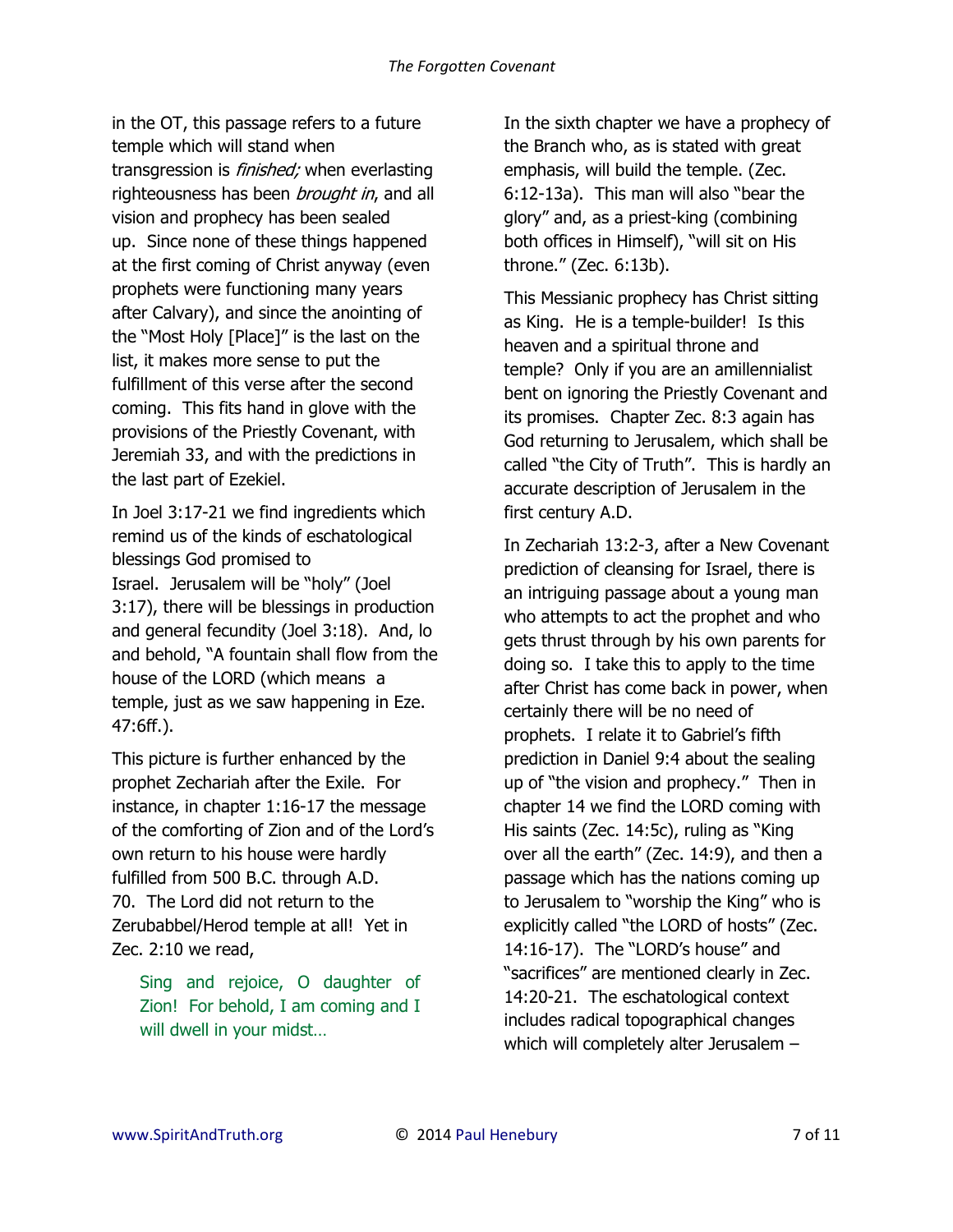thereby very possibly making room for Ezekiel's massive temple to be built (Zec. 14:4-5).

Finally the last prophet in the OT, Malachi, has God directly speaking of "My covenant with Levi" which He wants to "continue" (Mal. 2:4). In the next chapter, in a context reminding one of the second coming (cf. Rev. 21:11f.), we read about God purifying "the sons of Levi" (Mal. 3:3) that they "may offer to the LORD an offering in righteousness," (and you need to have a temple to offer such sacrifices). So the very last Old Testament prophet still appears to think that there is a future function for priests in a temple. Did this occur in Jesus' day? When have Levites been purified? The only question then is whether one is going to remember the covenant terms in Num. 25, Jer. 33, etc, and stick with them, or whether one is going to turn it magically into "Jesus and the Church" using typological and symbolic alchemy.

As for me, more than enough evidence has been presented to put forward a solid case for an incontrovertible and everlasting Priestly Covenant.

### **Objections**

In this last section of our study of the "Priestly Covenant" I will try to answer some of the main objections which might be thrown at what I have already stated.

## **1. If Christ is the Final Sacrifice for sins, how can there be a temple and sacrifices in the future?**

This objection is based on a misunderstanding of the Book of Hebrews. Mixed in with this is a subtle prejudice (usually of the non-pejorative sort) against the very idea of a temple and sacrifices. I shall address the former issue more than the latter.

In Hebrews 7:12 the priesthood is said to be changed. That being so, how can Levites officiate in any future temple? The answer, of course, is that it is the High Priesthood which is under consideration in Hebrews (Cf. Heb. 4:14-5:5; 7:1-3, 11- 13,23-27; 9:6-10, etc). Interestingly, there is no High Priest mentioned in Ezekiel 4o-48; nor is there any Day of Atonement (of which the writer of Hebrews makes so much). This is because Jesus combines both roles in himself (see Zech. 6:12-13). As Jesus now officiates in the heavenly tabernacle (according to Heb. 8:2 & 9:24), when He returns it ought not surprise anyone that, having left a (surely) stupendous temple in glory He should enter a magnificent one on earth!

Hebrews 9:9 and 10:2 make it clear that all the gifts and offerings of the temple could not (and so cannot in any future scenario) cleanse the conscience. It is Christ's own sacrifice which does cleanse the conscience (Heb. 9:12-14), and clears the way for the blessings of the New Covenant (Heb. 9:15). It is also plain from 10:2 that in order for the sacrifices of the OT to continue, there had to be a "consciousness of sins". It is this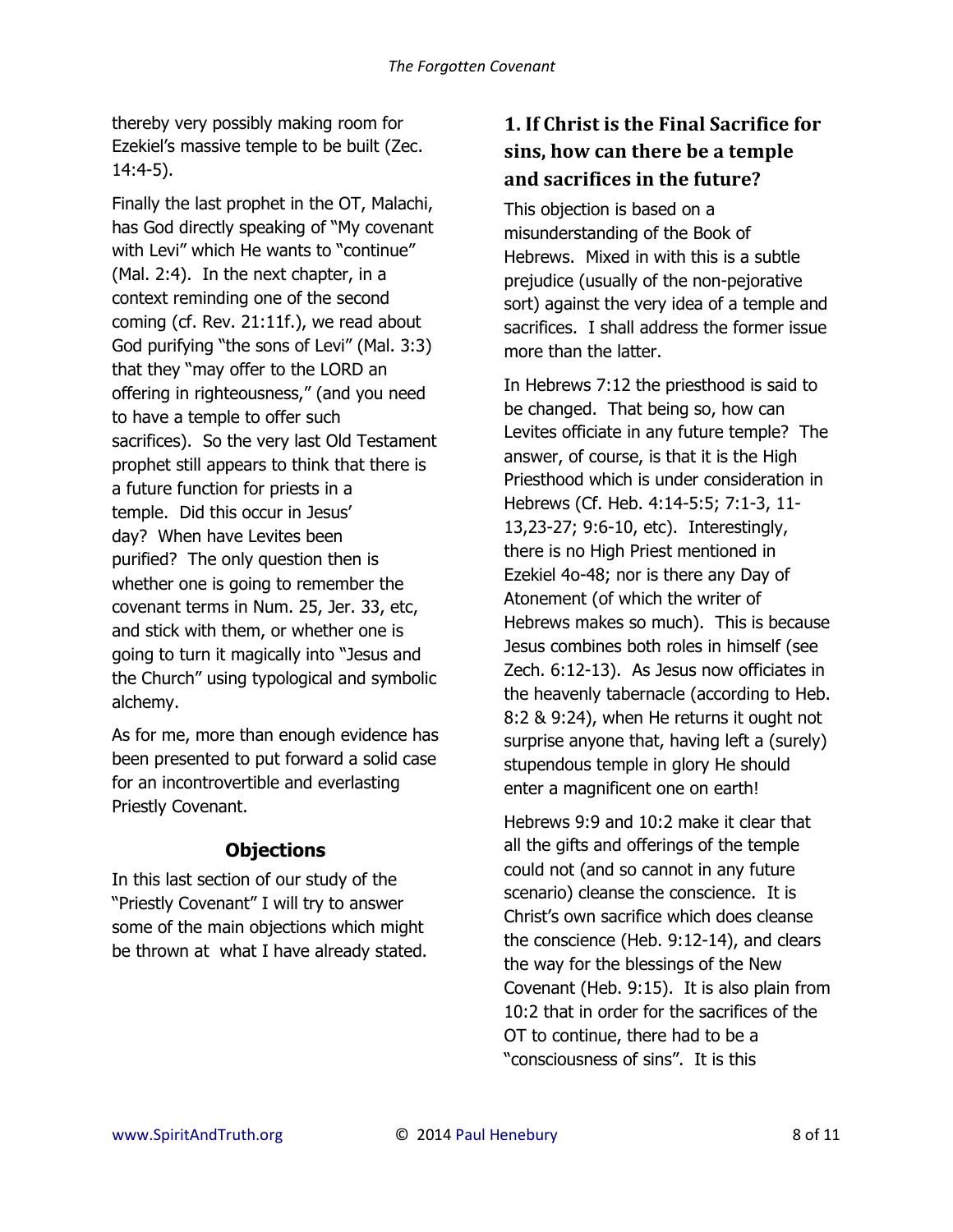consciousness which "the blood of bulls and goats" could deal with. Neither could they finally expiate sins (Heb.

10:4). Hence, Christ once-for-all offering is the only satisfaction for that task  $-$  it is the only propitiation (10:10-14).

Please notice that according to the writer of Hebrews the sacrifices and offerings of the Old Testament did *not* avail to "take away sins" (Heb. 10:11). So then, what was the point of them? Well, they were "sacrifices for sins" (Heb. 5:1, 3; 7:27). But they were not potent enough to cleanse the conscience and to provide "redemption of the transgressions under the first covenant" (Heb. 9:15).

My question in regards to future sacrifices becomes, "how can future sacrifices and temple ministrations be disallowed if they won't do the work which Christ alone could and did do?" My answer is they cannot; not on *that* particular basis.

Added to this is the fact that, as I have said, Hebrews really concerns the High Priest, and there is no High Priest (of the Levitical sort) in Ezekiel's [Millennial] Temple.

The question of the actual role of Millennial sacrifices is not my concern here; only whether temple sacrifices are obviated by anything said in the Book of Hebrews. But certain passages which I take as referring to the future kingdom age speak of children and sinners and foreigners journeying to Jerusalem (see e.g. Isa. 65:18-23; Zech. 8:3-8; 14:16-20). Will these people need to sacrifice as a mark of their inner acceptance of Christ's work on the Cross? I think it not improbable. But

again, my task here is not to explain future sacrifices, only to show that they are nowhere negated. (For more, see Ezekiel's Temple: Premillennial Achilles' Heel?<sup>2</sup>).

# **2. If there is a temple and sacrifices in the Millennium, how can there be any such things in the New Heavens and Earth?**

To put the question another way, if the Priestly Covenant is eternal, as it appears to be, how can there be a temple with sacrifices in the New Creation?

If we allow that a case for millennial sacrifices is not defeated by anything in the New Testament, particularly the Book of Hebrews, what about in the New Heavens and New Earth? Here two issues present themselves:

First and foremost is Revelation 21:22, which in the midst of describing New Jerusalem reads:

But I saw no temple in it, for the Lord God Almighty and the Lamb are its temple.

One of the main uses of a temple was to create a "sacred-space" within which God and man could meet. In this context there is "no more curse" (Rev. 22:3), so everywhere is a sacred space. The Divine Presence pervades it, so there is no need of a temple as such. However, it needs to be noted that the glorious city itself is

 $\overline{a}$ 2

[http://drreluctant.wordpress.com/2008/05/09/ezekie](http://drreluctant.wordpress.com/2008/05/09/ezekiel%E2%80%99s-temple-premillenial-achilles%E2%80%99-heal/) [l%E2%80%99s-temple-premillenial](http://drreluctant.wordpress.com/2008/05/09/ezekiel%E2%80%99s-temple-premillenial-achilles%E2%80%99-heal/)[achilles%E2%80%99-heal/](http://drreluctant.wordpress.com/2008/05/09/ezekiel%E2%80%99s-temple-premillenial-achilles%E2%80%99-heal/)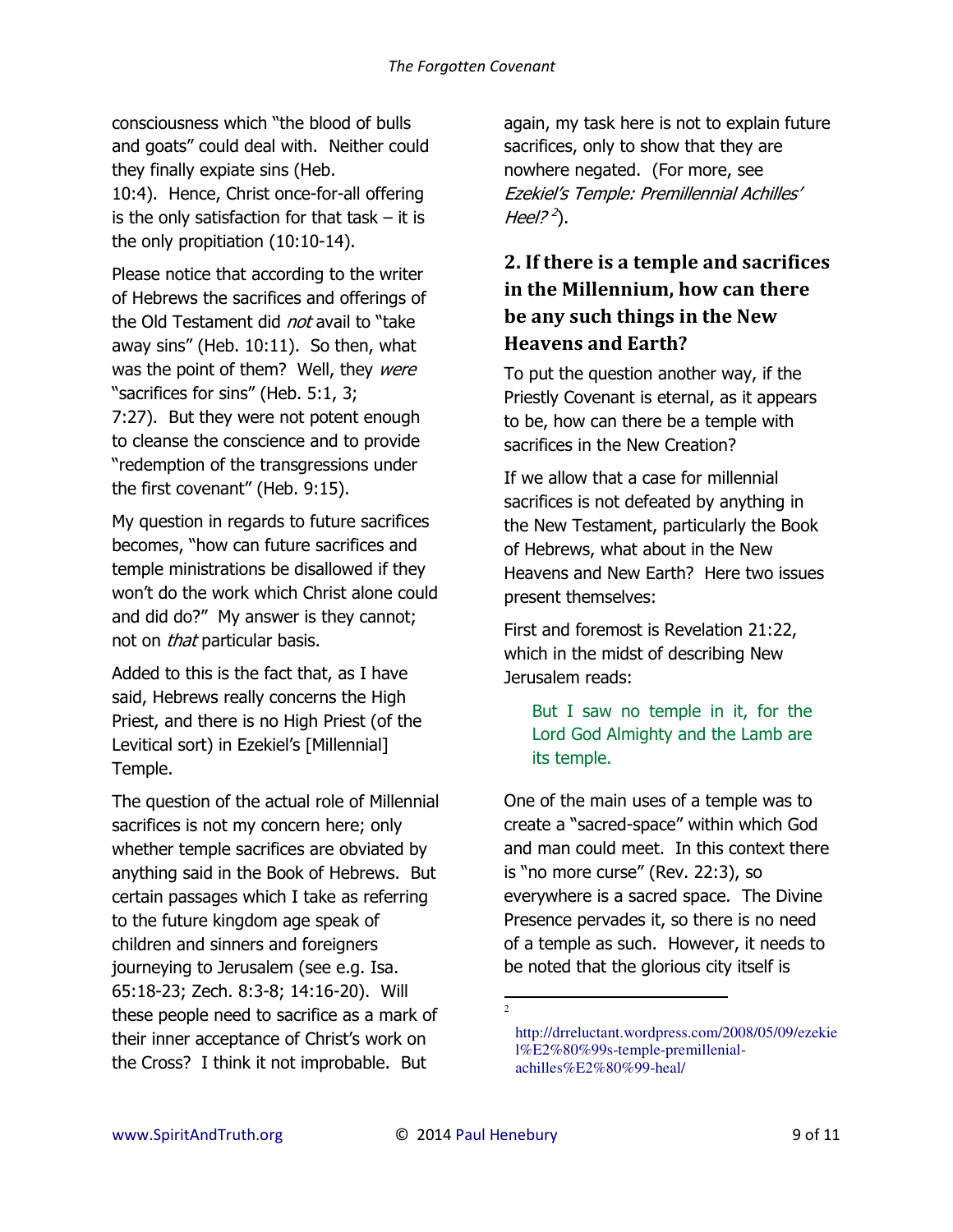shaped like one enormous Holy of Holies (Rev. 21:15-16). It is a Great Cube.

Still, there is no mention of sacrifices in it. True, and it would be wrong to force an implication upon the text to help me along. Still, the New Jerusalem is not the entirety of the New Heavens and Earth. Revelation 21:24-26 state,

And the nations of those that are saved shall walk in its [New Jerusalem's] light, and the kings of the earth shall bring their glory and honor into it. Its gates shall not be shut at all (there shall be no night there). And they shall bring the glory and honor of the nations into it.

There will be nations dwelling on earth who, though they will have access to the New Jerusalem, are not occupants of its streets of gold. Twice we are told that they make "pilgrimages" there to bring their glory and honor into the city. But nothing is really said about what is happening on earth. This leaves upon the possibility (which in view of the Priestly Covenant is more than a possibility), that a temple and sacrifices will be still on earth in eternity. I see nothing to contradict this, although I confess that it may not sit easily with many people.

This, of course, is the substance of the second issue. And all I can do is to point out that God made an everlasting covenant with Phinehas. I am not attempting to explain all difficulties in this post. I am simply trying to show that

nothing prevents the Priestly Covenant being sustained eternally.

# **3. Isn't the covenant with the Levites connected to the Mosaic covenant which is temporary?**

My final question can be answered easily enough. First by pointing out that if the covenant with Phinehas is bounded by the temporary Mosaic Covenant then it is a rather pointless covenant; for it would come about anyhow, without any requirement for God to enter into a covenant oath. God could simply prophesy it like He did in other specific cases.

More than this, we have already noted that there are some important differences between the Solomonic Temple and ministrations and Ezekiel's Temple and ministrations. They are not exactly the same, and this caused the Jews to try to harmonize the conflicting details. But if Ezekiel's Temple is a New Covenant Temple with Christ as its Melchizedekian High Priest, Who reconciles the throne and the priesthood in Himself (Zech. 6:12-13), then the differences present no problem and the Priestly Covenant transcends the Mosaic Covenant, exactly as the Davidic Covenant, which was made under the Mosaic constitution, is not circumscribed by it.

This then is the Forgotten Covenant. I hope this article has helped shed some light upon it.